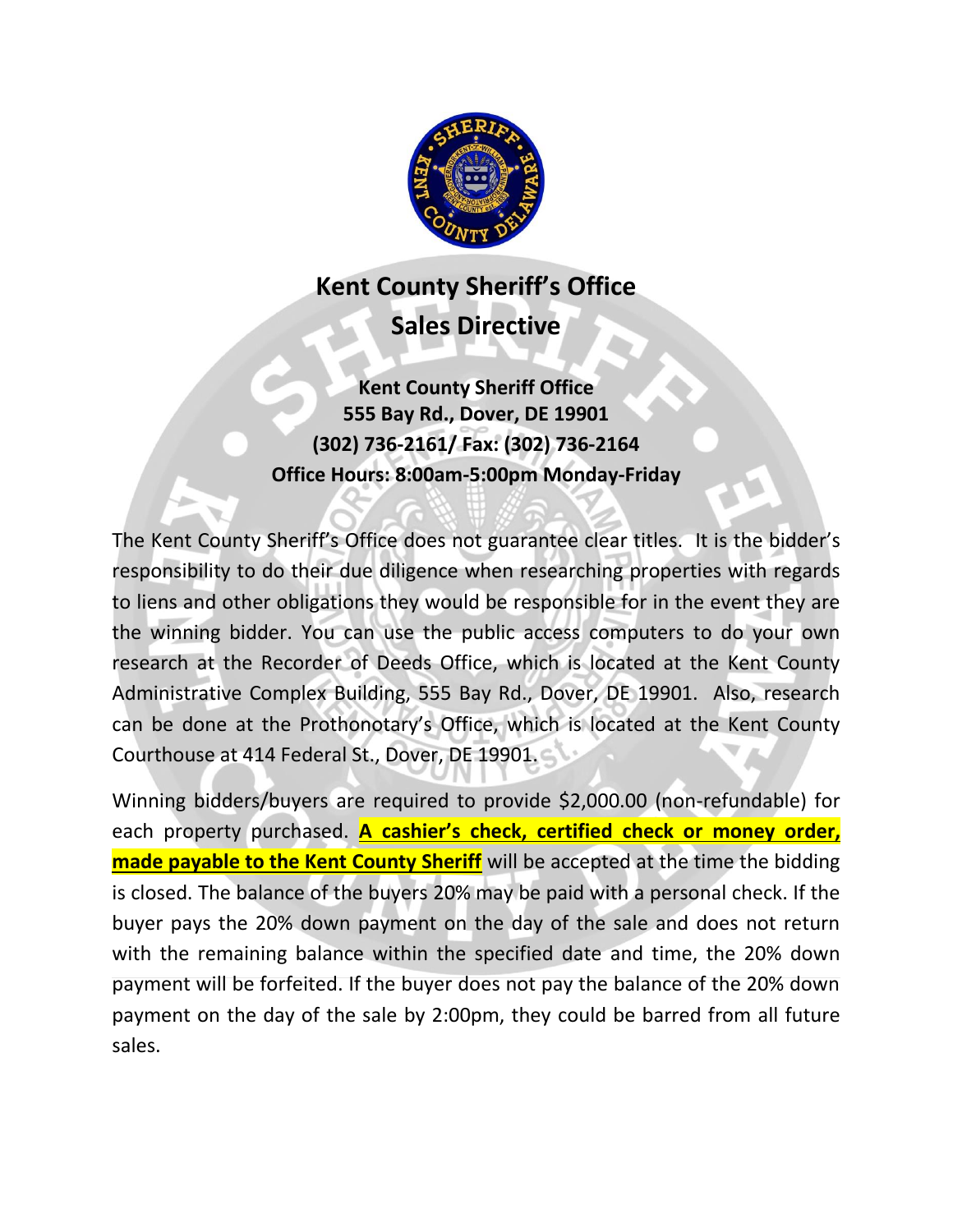All sales are advertised in the Dover Post and the Delaware State News two weeks prior to the sales. The Kent County Sheriff's Office does offer printed sales lists to the public for .25 cents per page. The sales list is also available on the Kent County Sheriff's website (co.kent.de.us).

### **There are two types of Sheriff Sales:**

**1. County or Town Tax Sales:** Properties are being sold for non-payment of county or town taxes and/or county or town water and sewer fees. These sales are held approximately every three months. These sales are held at the Kent County Administrative Building- Levy Court Chambers, 555 Bay Rd., Dover, DE 19901.

These sales are done by verbal bidding, with the property going to the highest bidder. The property is sold to the highest bidder no matter what is owed in taxes or water/sewer. The full amount of the bid is due the day of the sale. **A cashier's check, certified check or money order, made payable to the Kent County Sheriff**, are the only forms of payment that will be accepted for the \$2,000.00 deposit. The balance may be paid in the forms of payment stated or a personal or business check, and must be received in the Kent County Sheriff's Office by 2:00pm the day of the sale. The original owner of the property has approximately 90 days to redeem their property. If the original owner does redeem their property, the buyer will receive their money back plus 15% of their bid. Within this 90 day period, the buyer will only hear from the Kent County Sheriff's Office if the property is redeemed or if the sale has been overturned by the court. If the buyer does not hear from the Kent County Sheriff's Office, the buyer will proceed to their attorney's office to have a deed prepared. The buyer's deed will be sent to this office for the Sheriff's signature. It is the buyer's responsibility to make arrangements with their attorney regarding picking up the deed and transfer checks. Any transfer fee checks can be obtained from the Kent County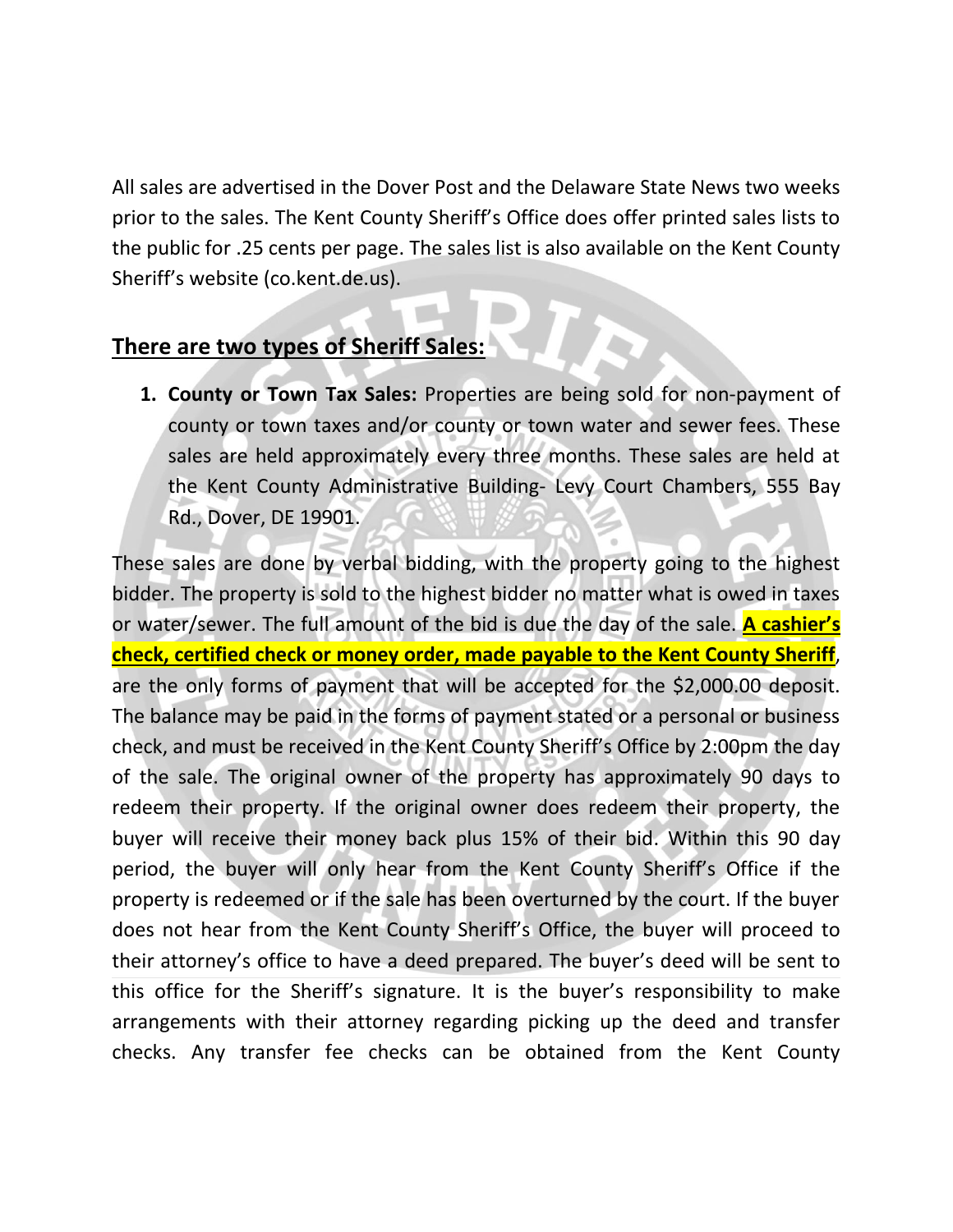Department of Finance located at the Kent County Administrative Complex Building, 555 Bay Rd., Dover, DE 19901, (302) 744-2386.

**2.Mortgage Foreclosures:** Mortgage foreclosures are usually held the first Thursday of every month, unless a holiday falls on that day. Properties are being sold for non-payment of mortgage. These sales are done by verbal bidding with the property going to the highest bidder. The attorney for the mortgage company gives the opening bid and the bidding starts from there. Prior to the sale, the Kent County Sheriff's Office has no knowledge where the bidding will start. There is not a redemption period for this type of sale. The highest bidder/buyer is required to pay 20% of the winning bid on the day of the sale; \$2,000 at the time your winning bid is accepted, and the balance by 2:00pm. **A cashier's check, certified check or money order, made payable to the Kent County Sheriff**, are the only forms of payment that will be accepted for the \$2,000.00 deposit. The balance of the bid is due in approximately 30 days (the 3<sup>rd</sup> Monday of the following calendar month), and can be paid by cashier's check certified check, money order, personal check or business check. After the sale is confirmed by Superior Court, the buyer should report to their attorney to have a deed prepared. The deed is then sent to the Kent County Sheriff's Office to be signed by the Sheriff. It is the buyer's responsibility to make arrangements with their attorney regarding picking up the deed and transfer checks. If for some reason the sale is not confirmed by the court, the buyer will be notified. These sales are held at the Kent County Administrative Complex Building-Levy Court Chambers, 555 Bay Rd., Dover, DE 19901.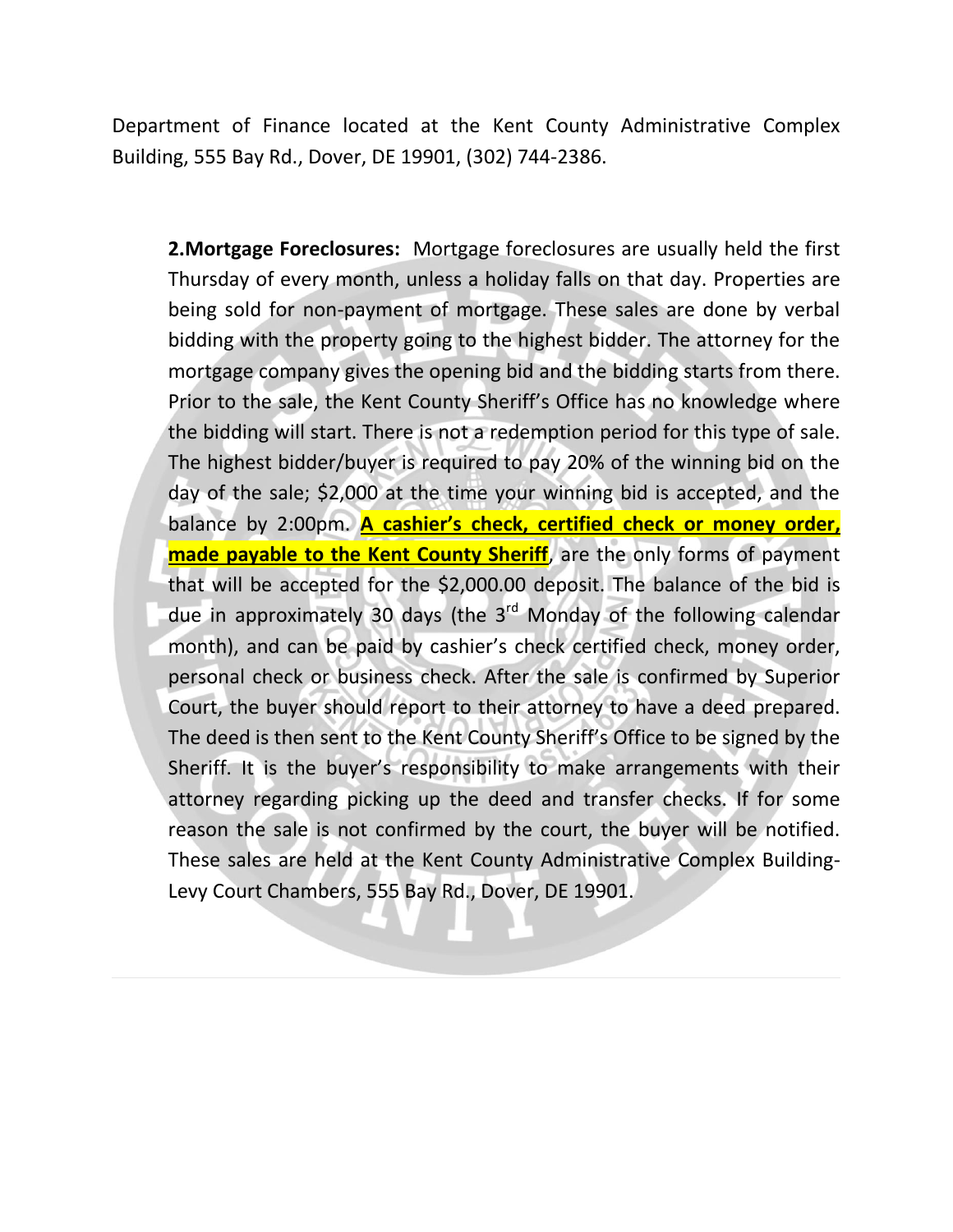#### EXAMPLE OF A MORTGAGE FORECLOSURE AUCTION**:**

#### DATE: Thursday October 6<sup>th</sup>, 2016 (1<sup>st</sup> Thursday of the month)

#### AUCTION: 123 Sheriff Street Sherifftown, DE 12345

The Sheriff will ask for an opening bid from the attorney representing the Plaintiff/Bank.

Attorney for bank opens the bidding @ \$149,000.00 (EXAMPLE ONLY), bidding starts and the winning bidder wins with a bid of \$150,000.00.

As soon as the gavel is dropped (SHERIFF SAYS "SOLD") a deputy will respond to where you are sitting and retrieve \$2,000.00 cashier's check, certified check or money order, made payable to the Kent County Sheriff and a government issued photo identification.

After the auction comes to an end the winning bidder will proceed downstairs to the Sheriff's Office. At that time, one of the secretaries will calculate the fees associated with the property.

> \$150,000.00 X 20% \$30,000.00 -\$2,000.00 (deposit given) \$28,000.00 (due by 2:00pm sale day)

#### \$120,000.00 (remaining balance due on date given) l

**Confirmation by the court will be the first Friday following the 3 rd Monday of the next calendar month. If the remaining balance is not paid on the date specified,** NO DEED WILL BE ISSUED **and all monies deposited will be forfeited and used to pay all of the sheriff's fees associated with the sale and the remaining balance will be sent to the attorney's office representing the plaintiff/bank.**

## **ALL WINNING BIDDERS ACCEPT/ASSUME ALL RESPONSIBILITY/LIABILITY SET FORTH BY THIS DIRECTIVE**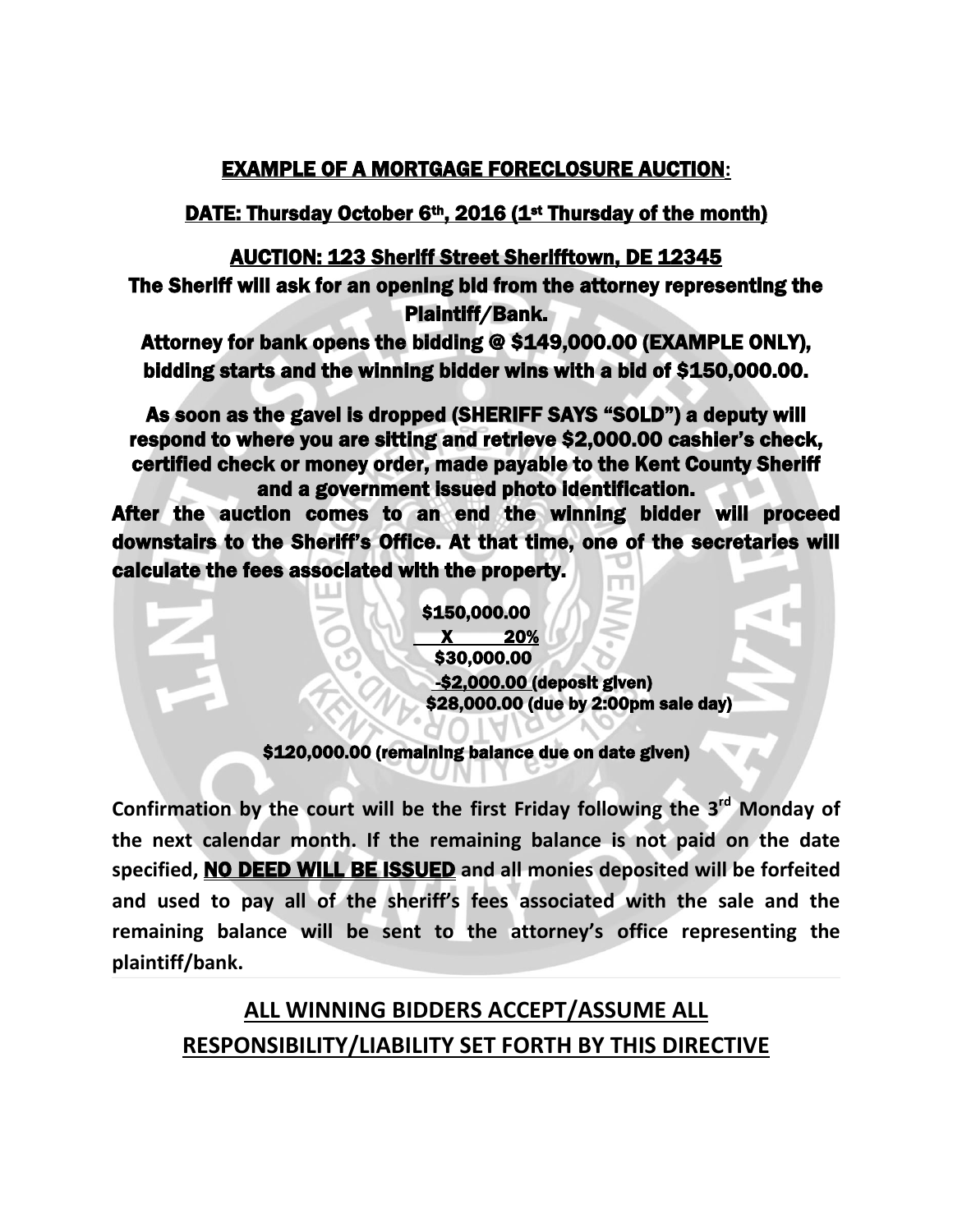

## *Directiva De Ventas De La Oficina Del*

*Alguacil Del Condado De Kent*

**Oficina Del Alguacil Del Condado De Kent 555 Bay Rd., Dover, DE 19901 (302) 736-2161/ Fax: (302) 736-2164 Horarios de Oficina: 8:00am-5:00pm Lunes-Viernes**

*La Oficina Del Alguacil Del Condado De Kent no garantiza títulos claros. Es la responsabilidad del postor de hacer su debida diligencia al investigar propiedades con respecto a gravámenes y otras obligaciones, ellos serían responsables, en el caso de que ellos sean el ganador de la apuesta. Usted puede usar las computadoras de acceso publicό para hacer su propia investigaciόn en la oficina del Registrador De Escrituras (Recorder of Deeds), que se encuentra en el edificio del Complejo Administrativo Del Condado De Kent, 555 Bay Road, Dover, DE 19901. Además, la investigaciόn se puede hacer en la Oficina del Protonotario, que se encuentra en el Tribunal de Justicia del Condado de Kent en el 414 Federal Street, Dover, DE 19901.*

*Los postores/compradores ganadores deben proporcionar \$2,000 (no reembolsables) por cada propiedad comprada. Un cheque de banco, cheque certificado o giro postal, pagadero al Alguacil del Condado de Kent (Kent County Sheriff) sera aceptado en el momento en que se cierre la apuesta. El 20% del saldo de los compradores se puede pagar con un cheque personal. Si el comprador paga el pago inicial del 20% el día de la venta y no regresa con el saldo restante dentro de la fecha y hora especificadas, el pago inicial del 20% lo perderá. Si el comprador no paga el saldo del pago inicial del 20% el día de la venta antes de las 2:00 p.m., podría ser excluido de todas las ventas en el futuro. Todas las ventas se anuncian en el Dover Post y el Delaware State News dos semanas antes de las ventas. La Oficina Del Alguacil Del Condado De Kent le ofrece al público una lista impresa de ventas por .25 centavos por página.*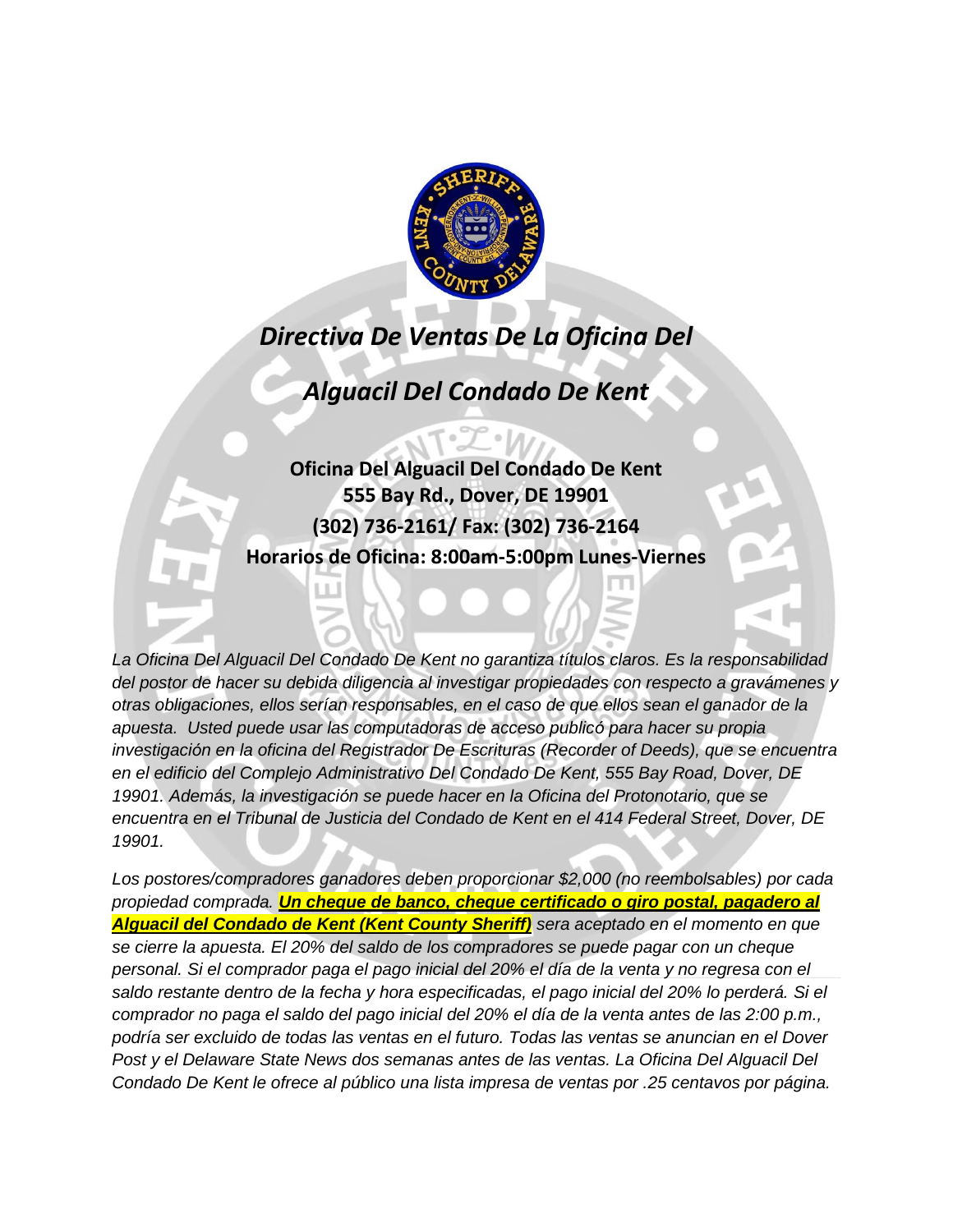*La lista de ventas también está disponible en la página web del Alguacil Del Condado de Kent (co.kent.de.us).*

#### *Hay dos tips de ventas del Alguacil*

**1.** *Ventas de impuestos del condado o de la ciudad: Las propiedades se están vendiendo por falta de pago de impuestos del condado o de la ciudad y/o tarifas de agua y alcantarillado del condado. Estás ventas se llevan a cabo aproximadamente cada tres meses. Estas ventas se llevan a cabo en el Edificio Administrativo del Condado de Kent – Levy Court Chambers, 555 Bay Road, Dover, DE 19901.*

*Estas ventas se realizan mediante licitaciόn verbay, y la propiedad va al major postor. La propiedad se vende al major postor sin importar lo que se deba en impuestos o agua/alcantarillado. La cantidad total de la apuesta vence el día de la venta. Un cheque de banco, cheque certificado o giro postal, pagadero al Alguacil Del Condado De Kent (Kent County Sheriff) son las únicas formas de pago que se aceptarán para el depόsito de \$2,000.00. El saldo puede pagarse en las formas de pago indicadas o en un cheque personal o comercial, y debe recibirse en la Oficina Del Alguacil Del Condado De Kent antes de las 2:00pm del día de la venta. El propietario original de la propiedad tiene aproximadamente 90 días para remidir su propiedad. Si el propietario original redime su propiedad, el comprador recibirá su dinero de vuelta más el 15% de su apuesta. Dentro de este period de 90 días, el comprador solo escuhará de la Oficina Del Alguacil Del Condado De Kent si la propiedad es redimida o si la venta ha sido anulada por el tribunal. Si el comprador no recibe noticias de la Oficina del Alguacil Del Condado De Kent, el comprador procederá a la oficina de su abogado para preparar una escritura. La escritura del comprador se enviará a esta oficina para la firma del Alguacil. Es responsabilidad del comprador hacer arreglos con su abogado con respecto a recolectar la escritura y los cheques de transferencia. Cualquier cheque de tarifa de transferencia se puede obtener del Department de Finanzas Del Condado De Kent ubicado en el Edificio del Complejo Administrativo del Condado de Kent (Kent County Administrative Complex Building), 555 Bay Road Dover, DE 19901, (302) 744-2386.*

**2.** *Ejecuciόn Hipotecaria: Las ejecuciones hipotecarias generalmente se llevan a cabo el primer jueves de cada mes, a menos que ese día caiga un día festivo. Las propiedades se están vendiendo por falta de pago de la hipoteca. Estas ventas se realizan mediante licitaciόn verbal con la propiedad yendo al mejor postor. El abogado de la compañía hipotecaria da la oferta de apertura y la licitaciόn comienza a partir de ahí. Antes de la venta, la Oficina Del Alguacil Del Condado De Kent no tiene conocimiento en dόnde comenzará la licitaciόn. No hay un period de redenciόn para este tipo de venta. El mejor postor/comprador está requerido a pagar el 20% de la apuesta ganadora el día de la venta; \$2,000 en el momento en que se acepte su apuesta ganadora, y el saldo antes de las 2:00pm. Un cheque de banco, cheque certificado o giro postal, pagadero al Alguacil Del Condado Del Kent (Kent County Sheriff), son las únicas formas de pago que se aceptarán para el depόsit de \$2,000. El balance de la oferta se debe pagar en aproximadamente 30 días (el 3er lunes del mes siguiente) y se puede pagar en cheque*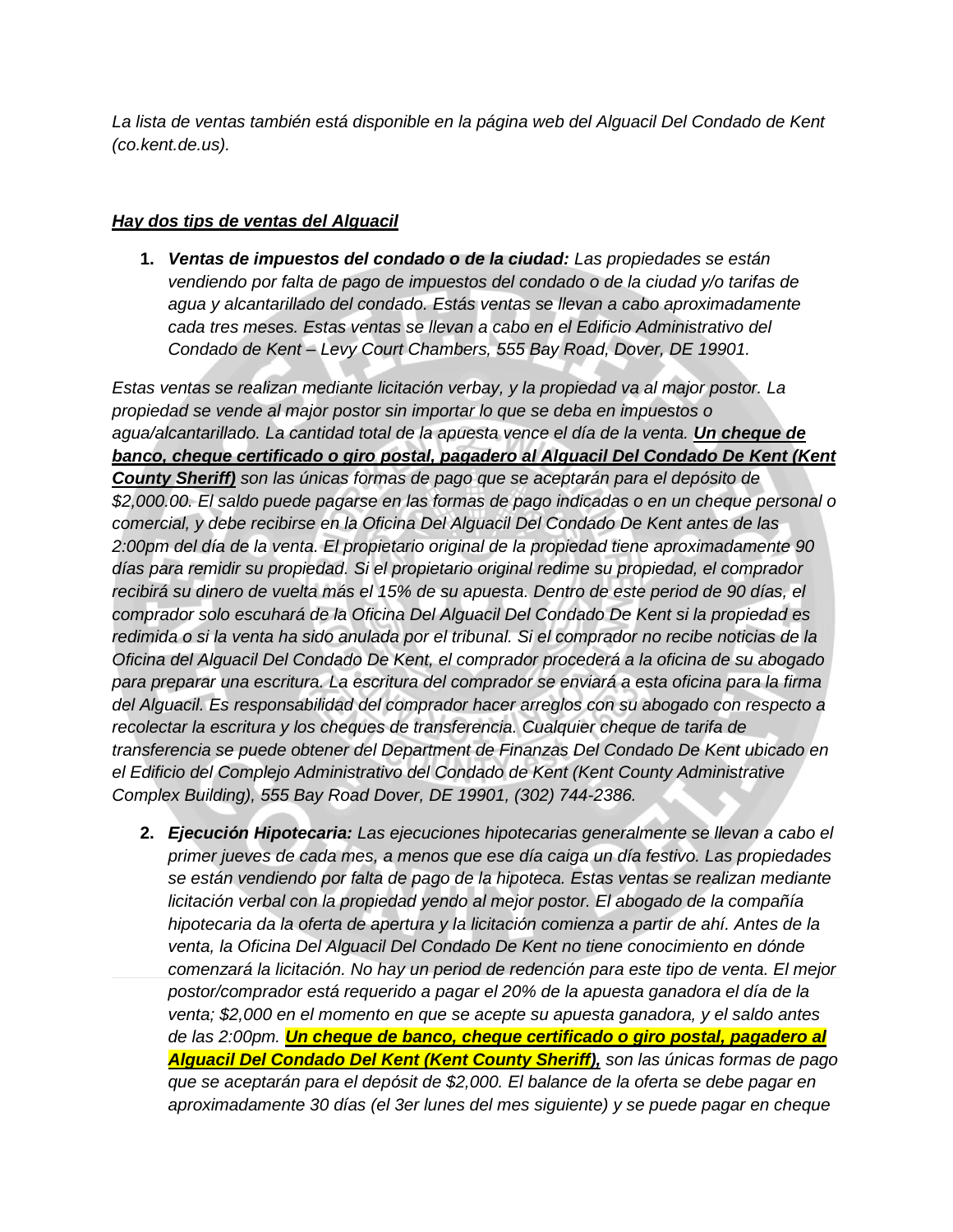*de banco, cheque certificado, giro postal, cheque personal o cheque de negocios. Después de que la venta es confirmada por el Tribunal Superior, el comprador debe informar a su abogado para que se prepare una escritura. La escritura se envía a la Oficina Del Alguacil Del Condado De Kent para ser firmada por el Alguacil. Es responsabilidad del comprador hacer arreglos con su abogado con respecto a recolectar la escritura y los cheques de transferencia. Si por alguna razόn la venta no es confirmada por el tribunal, el comprador sera notificado. Estas ventas se llevan a cabo en el Edificio del Complejo Administrativo Del Condado De Kent – Levy Court Chambers, 555 Bay Road, Dover, DE 19901.*

#### *EJEMPLO DE UNA SUBASTA DE EJECUCIÓN HIPOTECARIA*

*FECHA: JUEVES 6 DE OCTUBRE DEL 2016 (1er JUEVES DEL MES)*

*SUBASTA: 123 SHERIFF STREET, SHERIFFTOWN, DE 12345*

*El Alguacil pedirá una oferta de apertura del abogado que representa al demandante/banco.* 

*El abogado del banco abre la licitaciόn a \$149,000.00 (SOLO EJEMPLO), comienza la licitaciόn y el postor ganador gana con una oferta de \$150,000.00.* 

*Tan pronto como se caiga la grava (EL ALGUACIL DICE "VENDIDO") un diputado responderá a donde usted está sentado y recuperará \$2,000.00 cheques de banco, cheque certificado o giro postal pagaderos al Alguacil Del Condado de Kent (Kent County Sheriff) y una identificaciόn con photo emitida por el gobierno.* 

*Después de que la subasta llegue a su fin, el postor ganador bajará las escaleras a la oficina del Alguacil. En ese momento, una de las secretarias calculará las tarifas asociadas con la propiedad.* 

| \$150,000.00 |         |  |
|--------------|---------|--|
|              | $X$ 20% |  |
| \$30,000.00  |         |  |

 *-\$2,000.00 (depόsito dado)*